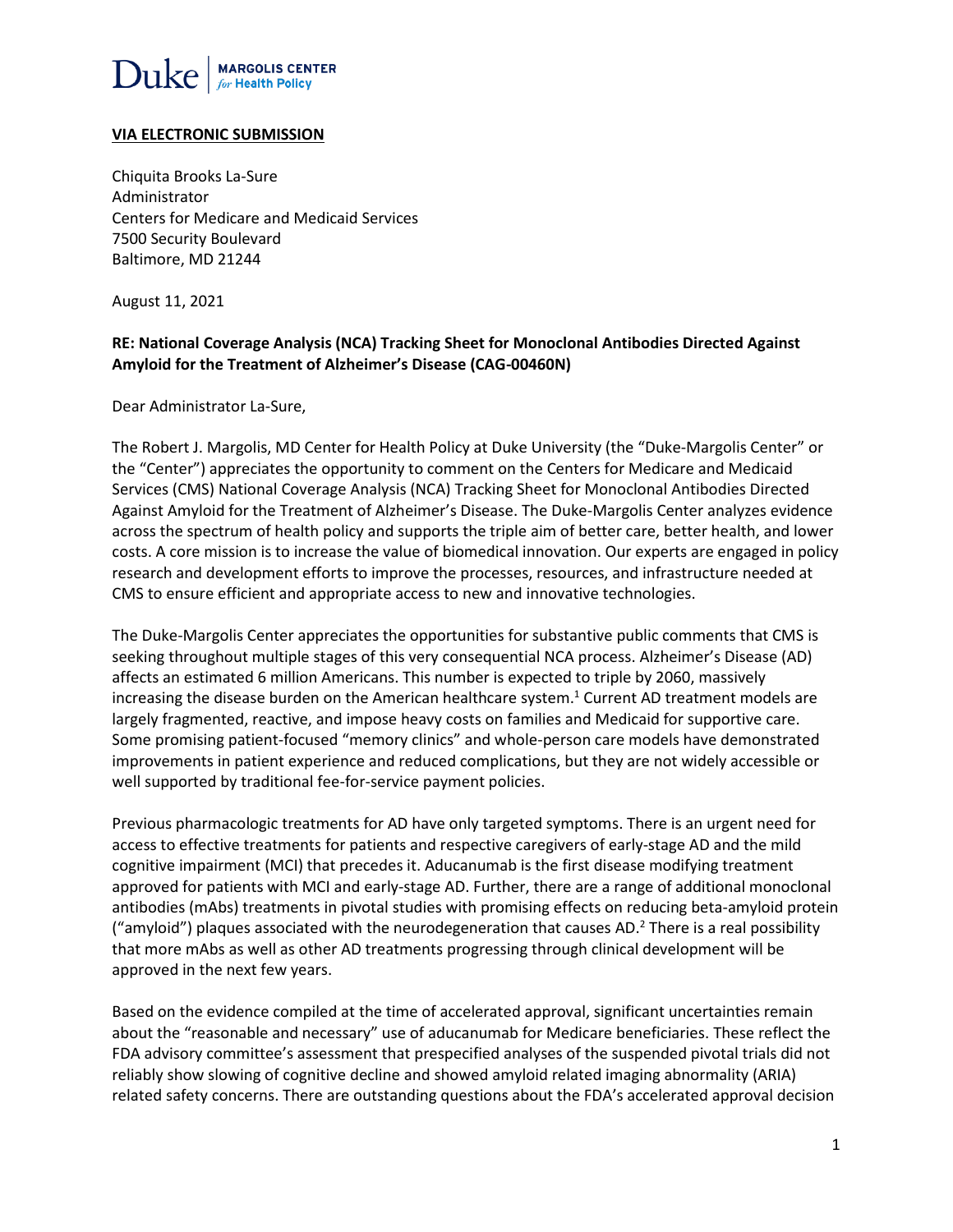### **MARGOLIS CENTER**  $Duke$

based on an ex-post reanalysis of trial results emphasizing an apparent association of amyloid plaque reduction, a surrogate endpoint, with an incremental slowdown in cognitive decline. Consequently, more definitive evidence on the safety and effectiveness of aducanumab would be extremely valuable to Medicare beneficiaries with AD and their caregivers.

First, further evidence validating the relationship of amyloid plaque reduction to slowing of cognitive decline is important for advancing this field. As we describe below, it is feasible to develop such evidence in the near term. Moreover, as is often the case with new technology accelerated approvals, there are several other key evidence gaps that complicate assessments of "reasonable and necessary" use:

- Limited evidence on outcomes that matter to patients: Clinical research metrics like slower decline in cognitive scores and promising surrogate endpoints are accepted for accelerated approval studies in AD. But most relevant for "reasonable and necessary" decisions is whether the treatment has a clinically meaningful impact in practice. For example, measures like "complete response rates" are used as markers for likely clinical outcome benefit in some cancer treatments, but patients value measures that translate into prolongation of survival and quality of life outcomes. AD patients and their caregivers want slower cognitive decline, but mainly because of the impact on quality of life, including enjoyment and engagement, ability to live independently, and ability to perform activities of daily living without assistance. These key outcomes can be quantified through existing measures used in clinical practice. Because drugs and many nonpharmacologic therapies can influence quality of life outcomes, and because patient circumstances are diverse, the capacity to assess the impact of new treatments on such outcomes in real-world care settings is unlikely to come through traditional pivotal clinical trials. They can, however, be developed through real-world experience.
- Limited evidence on the treatment effects across different subgroups of Medicare patients, which can inform treatment decisions and monitoring for particular patients: In the pivotal aducanumab trials, pre-specified subgroup analyses were conducted to determine if there are any notable trends or risk factors based on race or presence of a biomarker for AD risk that can inform likelihood of treatment success. These analyses were inconclusive. There is limited evidence on how these or other criteria could help inform patient selection, beyond the eligibility criteria for the trial, and inform what patient characteristics impact treatment success. Further evidence development is needed on treatment effects across subgroups of Medicare patients to inform patient selection, disease progression management, safety risks and ongoing monitoring activities, which can be derived from real-world evidence (RWE).

Unfortunately, CMS had limited ability to coordinate with product developers, patient advocates, providers, and other payers and stakeholders to determine how to address these issues prior to the approval of aducanumab. This reflects many factors. One is very limited CMS resources: expert staff support for such analyses at the Centers for Clinical Standards and Quality (CCSQ) has declined in recent years despite the explosion in advanced technology development. It is also likely a function of regulatory structures and authorities. On the one hand, FDA has received extensive bipartisan support to increase its expert review resources, to implement accelerated approval and breakthrough pathways, and to develop RWE methods and infrastructure to help address post-market questions related to safety and effectiveness. On the other hand, there have been few or no corresponding changes at CMS, and limited guidance for coordination across CMS, FDA, and NIH to plan ahead to develop the infrastructure that could help inform the adoption and use of these new technologies.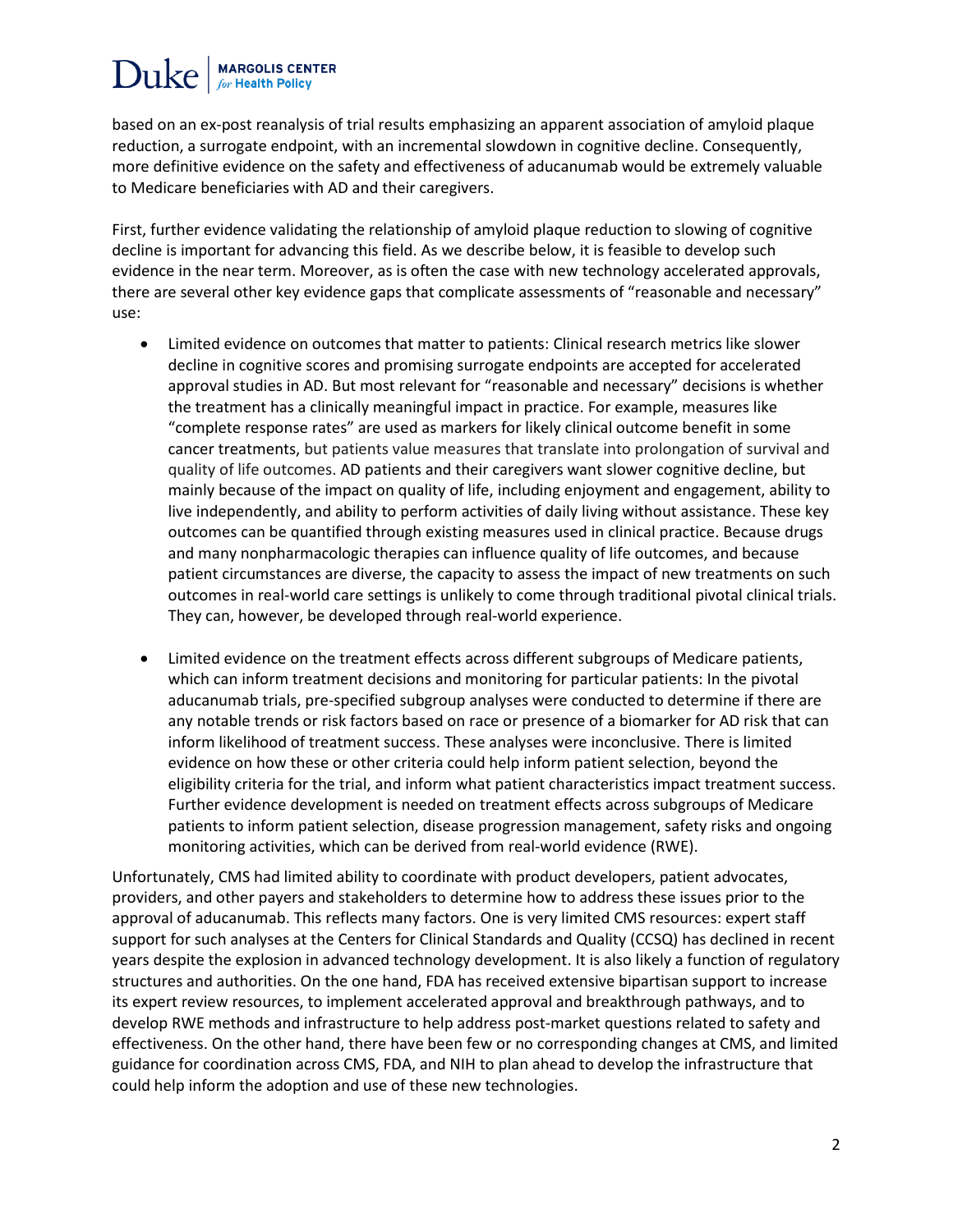# **MARGOLIS CENTER**

Nonetheless, given the importance of AD, it is critical that CMS use its available resources and collaborations with stakeholders to develop the best foundation possible for the current coverage decision for this new treatment class. We expect CMS will receive extensive and thoughtful comments on whether aducanumab should be covered or not based on the current evidence. For the reasons outlined below, we think CMS should undertake a thorough review guided by a special process through its Medicare Evidence Development and Coverage Advisory Committee (MEDCAC) and expand opportunities for further public input and emerging evidence from relevant ongoing AD mAb therapy studies as that effort proceeds. Given the gaps in evidence, we expect that Coverage with Evidence Development (CED) should be an important part of the final coverage decision.

The limited evidence to support "reasonable and necessary" use of aducanumab suggests that CMS may face the difficult decision of limiting access to many patients and physicians who would support aducanumab treatment based on the available evidence. Alternatively, CMS could provide broader access with substantial uncertainty about whether beneficiaries are receiving a meaningful clinical benefit. This option could raise questions about whether increased resources devoted to diseasemodifying therapies should also be made available for expanded access to other, evidence-based nonpharmaceutical interventions that can improve quality of life and potentially slow AD progression.

Given the importance of the process leading to a proposed NCD in the coming months, and its likely relevance beyond aducanumab, our comments focus on steps CMS and stakeholders can take now to reduce uncertainty associated with the "reasonable and necessary" determination for coverage for aducanumab, other mAb treatments, and other AD therapies that may be approved. We believe there is too much at stake in this disease area for the status quo to continue. CMS should support translating drug development and approval to "reasonable and necessary" use for AD patients and stakeholders by accelerating evidence development, and by advancing changes in payment policies to support timely reforms in AD care.

Our comments reflect the following framing principles on how CMS should proceed with this important NCA process:

- 1) CMS should ensure that the scope and breadth of coverage and any coverage requirements for aducanumab also consider relevant evidence on "class effects" coming from near-term clinical studies of other amyloid targeting mAbs that are contributing to the growing evidence base of this class of therapies.
- 2) Given the ongoing clinical studies and untapped opportunities for post-market RWE development in this space, coverage decisions should support evidence development in areas that are highly relevant to the well-being of Medicare beneficiaries with MCI and early AD who may be treated with mAbs. This type of evidence can be developed in real-world studies that can be supported through CED and stakeholder collaboration.
- 3) Coverage for treatment with mAbs for AD should be aligned with steps by CMS to support better care models for beneficiaries at risk and amid AD progression. Such person-centered models should include a coordinated approach that supports improving evidence-based approaches for:
	- screening,
	- timely diagnosis,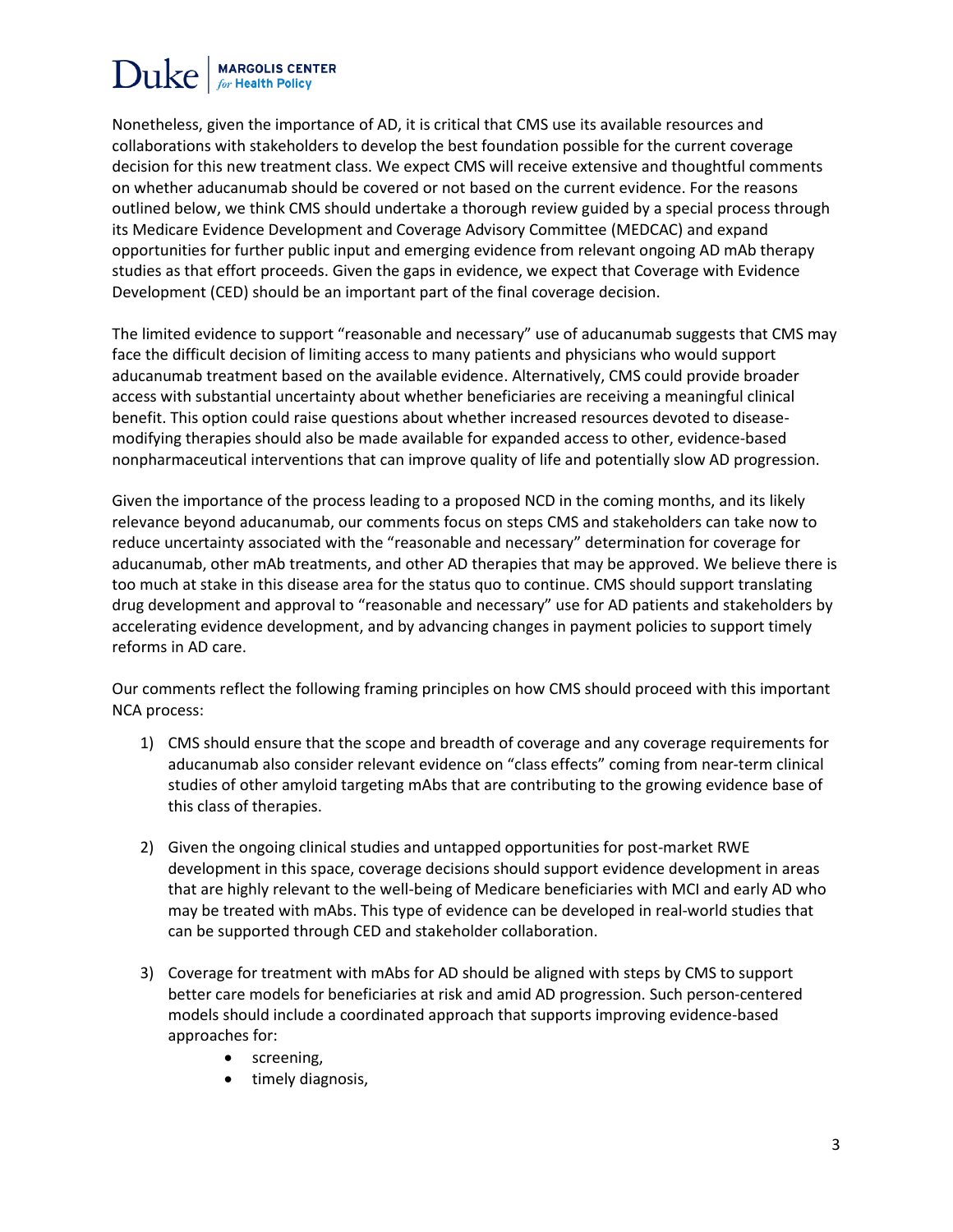

- access to clinically appropriate pharmaceutical and nonpharmaceutical interventions to manage disease progression and functional capacity,
- ongoing monitoring to anticipate and prevent complications,
- effective complication management, and
- addressing the many social and behavioral factors that influence quality of life for AD patients and their caregivers.

Such models exist now, including high-quality "memory clinics" and care coordination programs. However, they are not widely or equitably available. AD cannot be managed effectively through a fragmented care system that pays unevenly, if at all, for the combination of treatments and supports that have the most impact for individual patients and their caregivers. The inadequacies of fragmented AD care models will be exacerbated with likely further progress in the development of AD treatment and supportive technologies like remote monitoring and telehealth. CMS could consider coverage restricted to patients who have access to personcentered care models for AD therapies. But taking such a step alone would be inconsistent with stated CMS priorities to provide all beneficiaries with access to well-coordinated, effective comprehensive care, in a manner that reduces health inequities.

Below we address CMS's questions in the NCA:

*Which health outcomes are important, and what degree of improvement in them is meaningful for patients receiving treatment? What characteristics of patients with Alzheimer's disease are important to optimizing the likelihood of positive health outcomes from treatment?*

Aducanumab represents the first accelerated approval of an AD treatment using amyloid plaque reduction, a surrogate endpoint expected to achieve an incremental reduction in the rate of cognitive decline. As we have described above, there are a range of important health outcomes relevant to "reasonable and necessary" mAb therapy for AD. Here, we describe our recommendations for improving the evidence on such outcomes. While CMS has limited authority and resources to develop better evidence, there are important steps that CMS can take during its NCD process and beyond it, to advance reasonable and necessary care for AD. In particular:

1) Support FDA and sponsor efforts to implement, enroll, and complete the Phase IV study to validate the surrogate endpoint and strengthen the evidence on aducanumab's impact on cognitive decline.

Timely development of evidence to validate the clinical impact of amyloid plaque reduction is a high priority. Right now, especially ahead of the completion of the Medicare NCD, coverage for potentially eligible patients is very limited and uneven. It is unfortunate that the required Phase IV randomized trial for aducanumab does not have an infrastructure in place to enable rapid enrollment and completion, since there appear to be many patients willing to participate. However, there are clinical studies on other amyloid targeting mAb therapies that are contributing evidence on the validity of amyloid plaque reduction as a surrogate endpoint for slower cognitive decline. Consequently, it is possible that emerging evidence will lead to more certainty about the clinical validity of this surrogate endpoint in the coming months.

CMS can take steps to encourage effective design and speedy implementation of the trial by: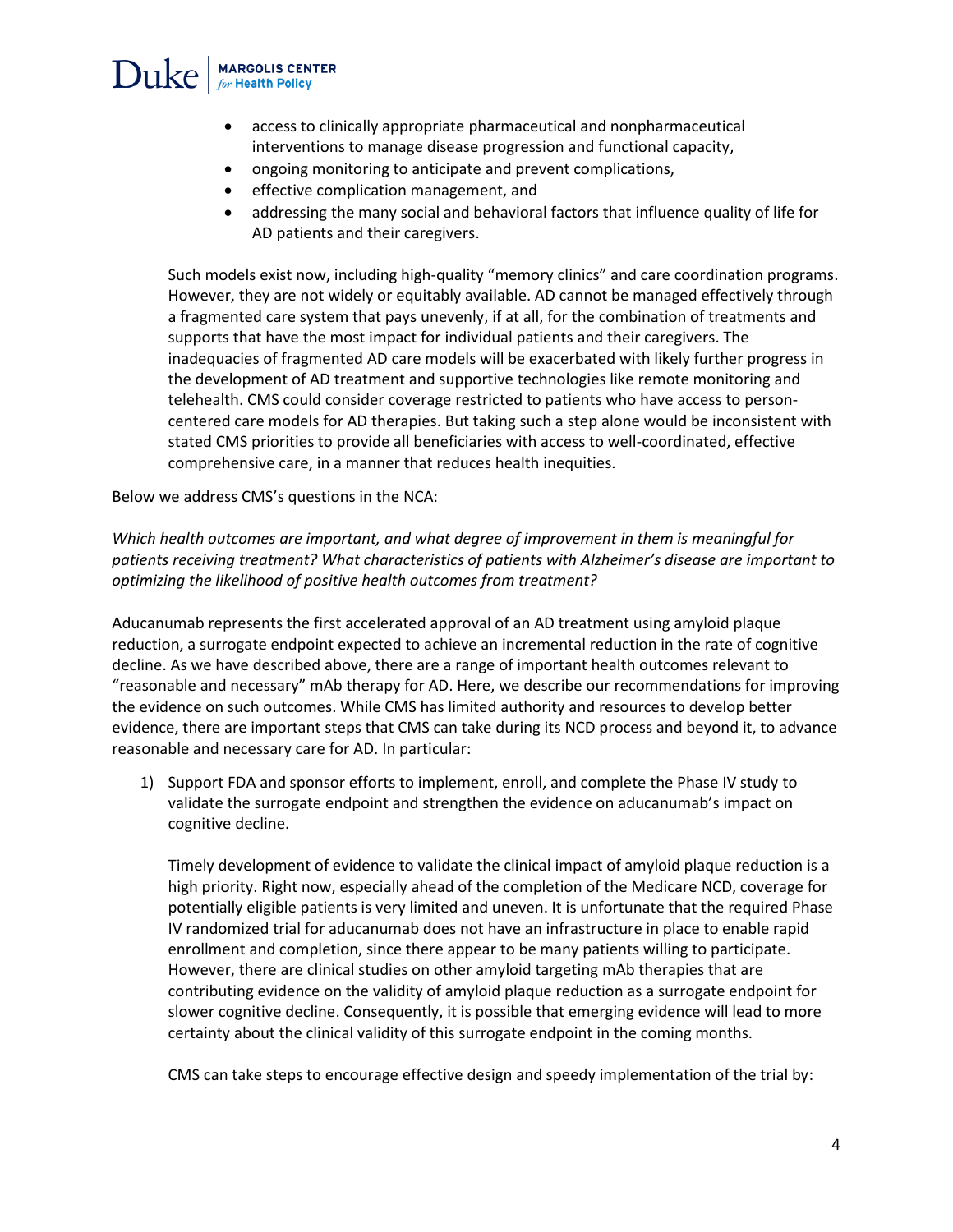## $\text{Duke}$  MARGOLIS CENTER

- a. conveying key questions like those posed in this NCA to the sponsor and researchers involved in the trial, to the extent they are feasible to address,
- b. identifying ways in which readily-available Medicare data (e.g., on hospital, home health, post-acute, and nursing home utilization) could augment the trial design and analysis,
- c. facilitate broad awareness of and participation in the trial to Medicare beneficiaries, and
- d. clarify coverage of the routine and associated costs of care associated with the trial, including PET and MRI scans and other ancillary services needed (within CMS authority now).

Given the expected additional accelerated approvals in this space, any activities that CMS undertakes in parallel to this NCA process can also help assure that such confirmatory phase IV trials, for aducanumab and other AD mAb therapies, are conducted and completed efficiently and support future coverage assessments.

2) Account for and support ongoing efforts to advance the validation of amyloid plaque reduction as a surrogate marker for decline of cognitive impairment, and guide further evidence development on the impact of AD mAb therapies on the rate of decline in cognitive impairment.

Prior to finalizing the NCD, CMS can use expert consultation or convening to help assure that the NCA considers developing evidence on this surrogate marker. This could involve independent expert metanalysis to integrate study results and optimize evidence development on the validity of amyloid plaque reduction as a surrogate endpoint for slower cognitive decline for the class of mAb therapies.

In particular, there are three pivotal studies underway involving other AD mAb therapies that have and will continue to contribute valuable evidence on the relationship between amyloid plaque reduction and cognitive decline progression in the coming months. All three pivotal studies are using validated endpoints pertaining to dementia progression (CDR-SoB) and other cognitive tests as primary or secondary effectiveness outcomes. They are also evaluating amyloid plaque reduction. These clinical trials are already showing suggestive evidence that mAb class therapies can decrease amyloid plaques and relevant proteins, with an impact on cognitive function decline. Preliminary results from the Gantenerumab and Lecanemab clinical trials demonstrate a decrease in plaque buildup and cognitive decline, and the Donanemab trial demonstrated reduction in plaque buildup and slower declines in cognitive testing.<sup>3</sup> These studies, and potentially others underway now, could provide additional short-term evidence on whether amyloid plaque reduction is a valid surrogate endpoint.

3) Support and facilitate the development of a CED infrastructure that could develop RWE on additional key health outcomes that are challenging to assess in traditional randomized clinical trials (RCTs).

While RCTs should yield more evidence on impact on cognitive decline that is relevant to the AD mAb therapy coverage decision, there are other outcomes relevant to the well-being of Medicare beneficiaries with MCI and early AD who may be treated with mAbs:

• functional and quality of life outcomes, including independent living, ability to perform activities of daily living, absence of depression, caregiver quality of life, and decreased emergency room visits and complications,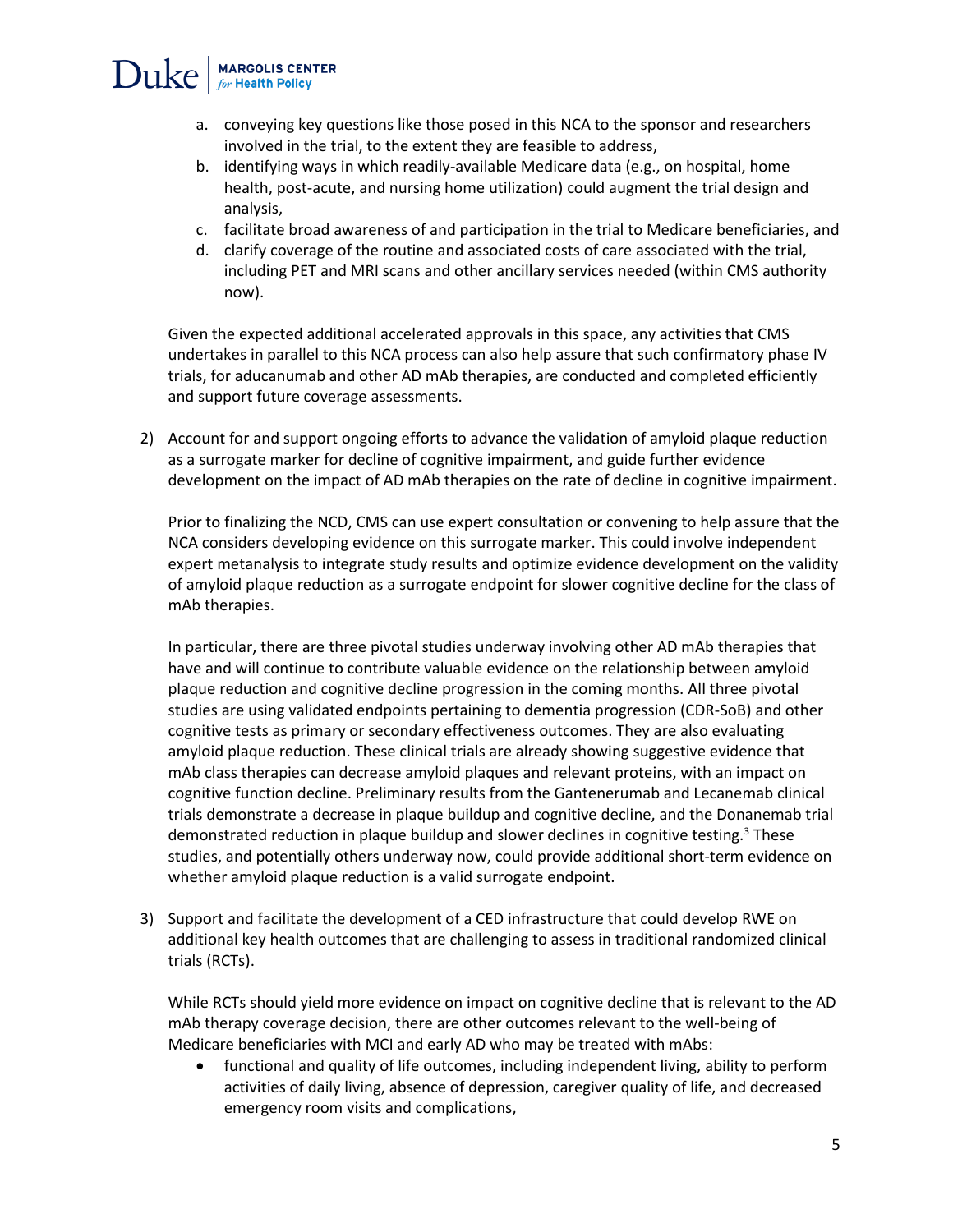## $\text{Duke}$  MARGOLIS CENTER

- adverse event and complication rates, influenced by management and monitoring, and,
- subgroup effects across various types of Medicare patients (due to genomics, demographics, comorbidities, preferences and circumstances) that can inform optimal treatment choice.

These outcomes are certainly affected by changes in cognitive status, but the magnitude of the impact may be influenced by many other care interventions and patient factors. At the same time, it is challenging to develop practically relevant evidence on these outcomes using typical clinical trials with specifically defined care settings, populations, and experimental assessments. Instead, this type of evidence can be developed in real-world studies that can be supported through CED and stakeholder collaboration.

Addressing these questions about the impact of mAb therapies will generally require larger and more diverse populations and are harder to conduct through RCTs. As we have noted, we encourage facilitating feasible and meaningful RCTs as quickly as possible, including as part of a Phase IV study. Given the incremental effect sizes and heterogeneity of AD patients, randomization is likely to be particularly important for reliable evidence on the size of treatment effects for both surrogate endpoints and key trial endpoints. Some commenters have suggested alternatives to standard RCT randomization methods, such as regionally-based access models or "waiting lists." These may be challenging to implement and sustain alongside broader access, leading some to call for CMS to limit coverage to further RCTs only.

Given the limitations of RCTs, there are important questions that are feasible to address through realworld studies that could be supported through CED as part of the NCD. This could include some randomized studies. While randomization to treatment or placebo may be difficult, real-world randomization may be more feasible for issues that are less likely to be perceived as infringing patient preferences given existing evidence. For example, greater equipoise may exist for such issues as dosing or duration of therapy and comparative effectiveness, if and when additional treatments are approved.

Methods for observational analysis are improving. Using such approaches as propensity score matching and target trial designs, coupled with attention to data reliability and fitness for the study, observational methods can yield reliable results on a growing range of questions. RWE on differences in patients' medical history, course of disease, and safety for subgroups of AD patients can help target AD treatment use to those likely to benefit. RWE can also help determine which providers and care models lead to effective use of AD therapies (pharmaceutical and non-pharmaceutical).<sup>4</sup> Such evidence can inform clinician-patient decision making and guide further coverage decisions.

Registries or other observational study platforms can mitigate the costs and burdens of the data collection and study participation. There are several existing registries that could be a starting point, and many companies with data and analytic expertise that could potentially support virtual platforms. These observational studies could track different patient subgroups' progress with propensity matching or historical or other controls and generate evidence on safety profiles. Such a process would generate more evidence on the course, predisposing factors, and impacts of interventions on ARIAs, advancing the use of mAb treatments.

We understand that CMS does not have the authority or resources to directly support this type of data infrastructure – a recurrent challenge in addressing key post-market issues for Medicare beneficiaries involving new technologies. Prior successful CED initiatives have relied on stakeholder collaborations, including infrastructure and study funding from NIH, leadership from specialty societies and other clinical organizations, electronic data collection from willing providers, and support from private-sector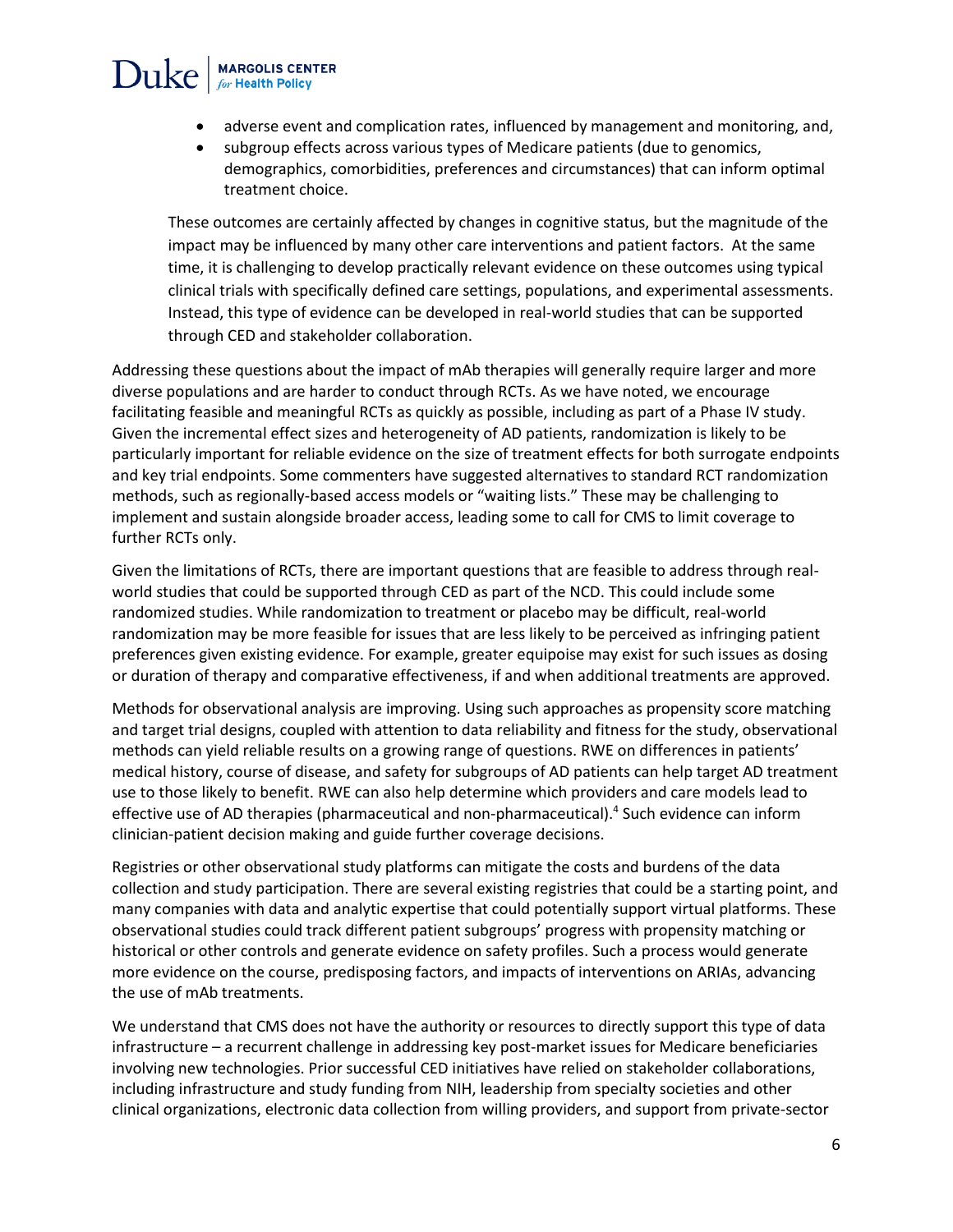## **MARGOLIS CENTER** Duke

data infrastructure and analysis collaborators. In the AD space, patient organizations, including the Alzheimer's Association and US Against Alzheimer's, have already contributed to evidence development for AD that is meaningful to patients. While challenging, CMS's steps toward addressing these issues now may be helpful not only for the current coverage decision, but also to improve the capacity and infrastructure for addressing the likely substantial questions to come involving whether any future AD treatment is reasonable and necessary.

CMS can be a critical partner in such evidence development activities, and can help assure that they are relevant, synergistic, and efficient. In particular:

- CMS can support the use of meaningful measures in AD treatment studies by building on approaches already adopted to collect data for quality improvement. For example, CMS could explore the feasibility of extending the standardized data that it routinely collects for quality improvement in post-acute care (PAC), which include important cognitive and functional measures. Standard approaches for key electronic data reporting could also reduce the cost of adhering to diverse prior authorization or diverse reporting requirements required for coverage and payment.
- CMS could promote consistent adoption and use of well-developed measures in clinical practice relevant to patient functional outcomes to augment the cognitive measures used in research studies – for example, the Montreal Cognitive Assessment (MoCA) test for patients with mild cognitive impairment, and the Activities of Daily Living (ADL) assessment for patients with earlystage AD.

As our comments suggest, these efforts should be undertaken thoughtfully, with attention to the cost and burden of data collection versus the benefits resulting from evidence using the data. Any CED requirements should include a clear description of the expected results and of the circumstances that would reduce or conclude the need for CED data collection.

#### *What issues of equity and inclusion must be accounted for in the diagnosis and treatment of Alzheimer's disease?*

Inequities exist today in AD diagnosis, treatment, monitoring, and progression. Diagnosis rates for Black and Hispanic patients are lower than White patients, even though they have a higher incidence and prevalence rate of Alzheimer's-related dementia. Further, Black and Hispanic populations report higher levels of discrimination when seeking care for AD, as well as higher rates of reported caregiver discrimination. Dually eligible Medicaid and Medicare recipients not only have a higher prevalence of Alzheimer's, but also have more comorbidities and concomitant medications that increase their complication rates. Clinical trials typically have underrepresented such patients.<sup>5</sup> Rural patients are also less likely to be diagnosed and treated.

Without complementary steps, an NCD for AD mAb therapies could exacerbate inequities in access to AD care, especially if coverage is tightly limited. The AD mAb treatment trials have relied on specialized treatment centers with diagnostic tools and capabilities that are in limited supply. This includes access to the diagnostic positron emission tomography (PET) scans to confirm eligibility, which is currently covered only in clinical trials, as well as access to neuropsychologist or geriatric expertise for ongoing management. CMS currently only covers PET scans in clinical trial participation. Such specialized AD treatment centers are not readily accessible for most Medicare beneficiaries.

Moreover, the cost of these additional services on top of drug costs may be substantial, and traditional Medicare covers only 80%. With current expectations about mAb pricing, cost will be a significant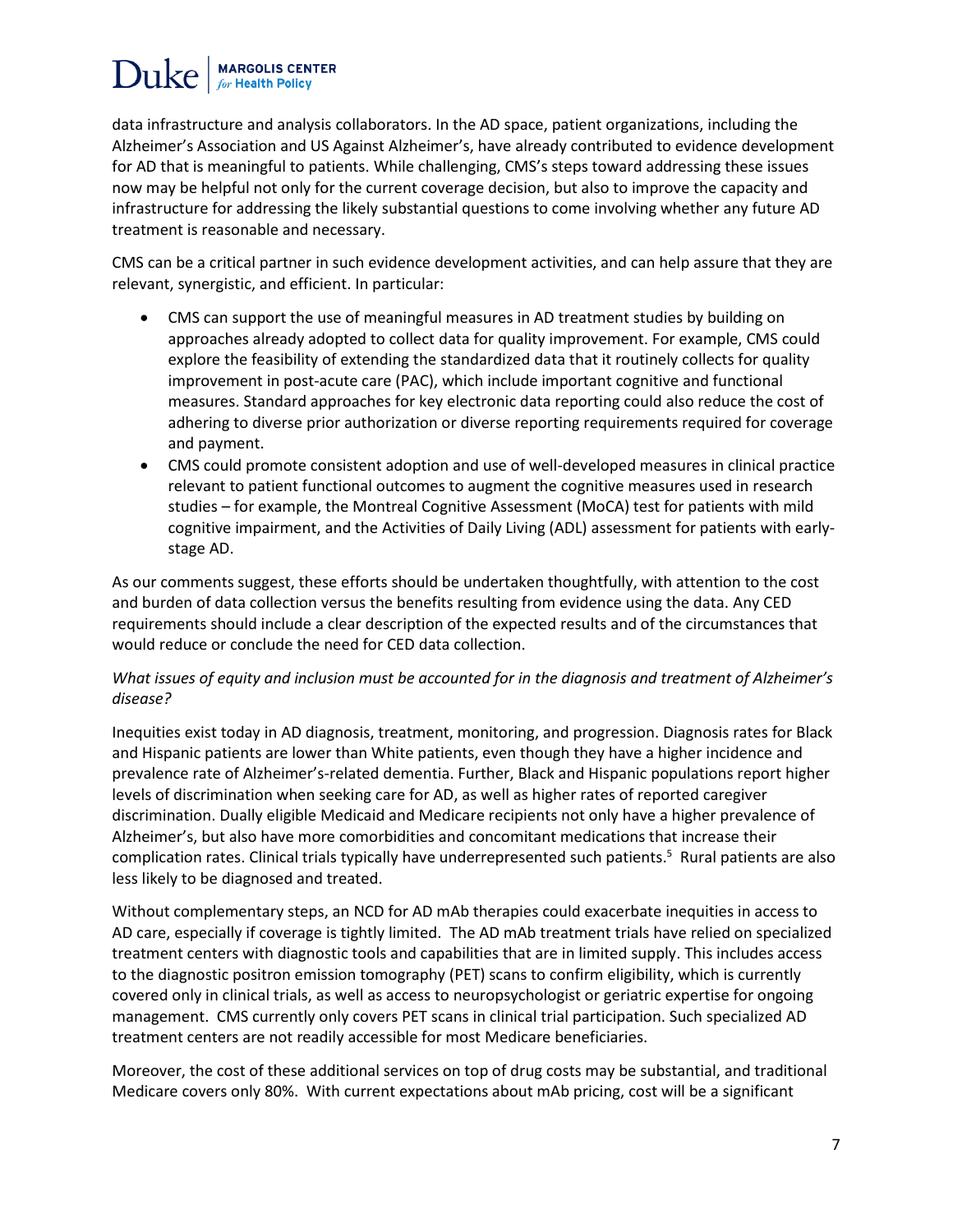## Duke<sup>|</sup> **MARGOLIS CENTER**

barrier to equitable access for beneficiaries in traditional Medicare without supplemental coverage. As we describe in the next section, alternative payment models, such as milestone payments, outcomebased contracts, or other forms of risk-sharing arrangements, could help increase and support equitable access while encouraging the development of useful additional evidence.

Non-pharmaceutical care management can have a significant impact on patient experience and outcomes, especially since drug therapies to date have had only limited impacts, and inequities exist here too. For example, to participate in recent trials participants need to already have a "reliable" informant or caregiver. More generally, AD patients benefit from care navigators and whole-person care programs that can help them get access to other covered and uncovered services including behavioral health programs, occupational therapy, social services, caregiver assistance, and community supports that lead to better quality of life and other outcome improvements.

These challenges highlight the need to take steps now to redesign payments for AD treatments. Ideally, AD care models should support equitable access to all effective diagnostic testing and treatment options, including nonpharmaceutical treatments, and help patients and their caregivers get the best combination of services for their particular needs. Such comprehensive care models exist, with some evidence that they not only lead to better outcomes but may also lower long-term costs associated with AD treatment and management. They are also likely to be better equipped to manage AD treatment and possible complications. However, they require an alternative, more person-centered approach to payment than fee-for-service. In the absence of complementary policy steps to enhance the availability of better care models for AD patients, urban, wealthier, non-minority patients will likely have greater access if coverage is limited to randomized clinical trials or "memory clinic" centers of excellence.

*What health care providers should be included as part of the patient's treatment team? Should medical specialists be included in the care team of patients receiving treatment? If so, which specialists should be included in the care? In what setting(s) should treatment and care be given?*

An effective care model for AD, especially with coverage for new mAb therapies, would include the following:

- 1. Patient screening, diagnosis and eligibility determination through:
	- Timely assessment
	- Efficient use of diagnostic PET scans (and potentially other emerging diagnostic modalities, such as beta amyloid blood tests, if clinical evidence supports their approval and use)
- 2. Appropriate regular evaluation and management in consultation with a specialized provider with expertise in AD care and mAb use, including support for management of ARIAs to avoid significant or long-term complications, and
- 3. Appropriate counseling and decision-making support about the initiation, adjustment, and termination of mAb therapy.

Primary care providers are generally not equipped to provide such support, and there is limited availability of specialized "memory centers" around the country that could provide these services. Furthermore, considerable evidence and experience with innovative, technology-enabled models for AD care show that drug prescribing and monitoring is only one aspect of a comprehensive and effective care program. Effective, patient-centered AD care should also rely on care coordination and integration that incorporates evidence-based nonpharmaceutical interventions such as occupational therapy programs and support services that can keep the patient at home longer and decrease caregiver stress,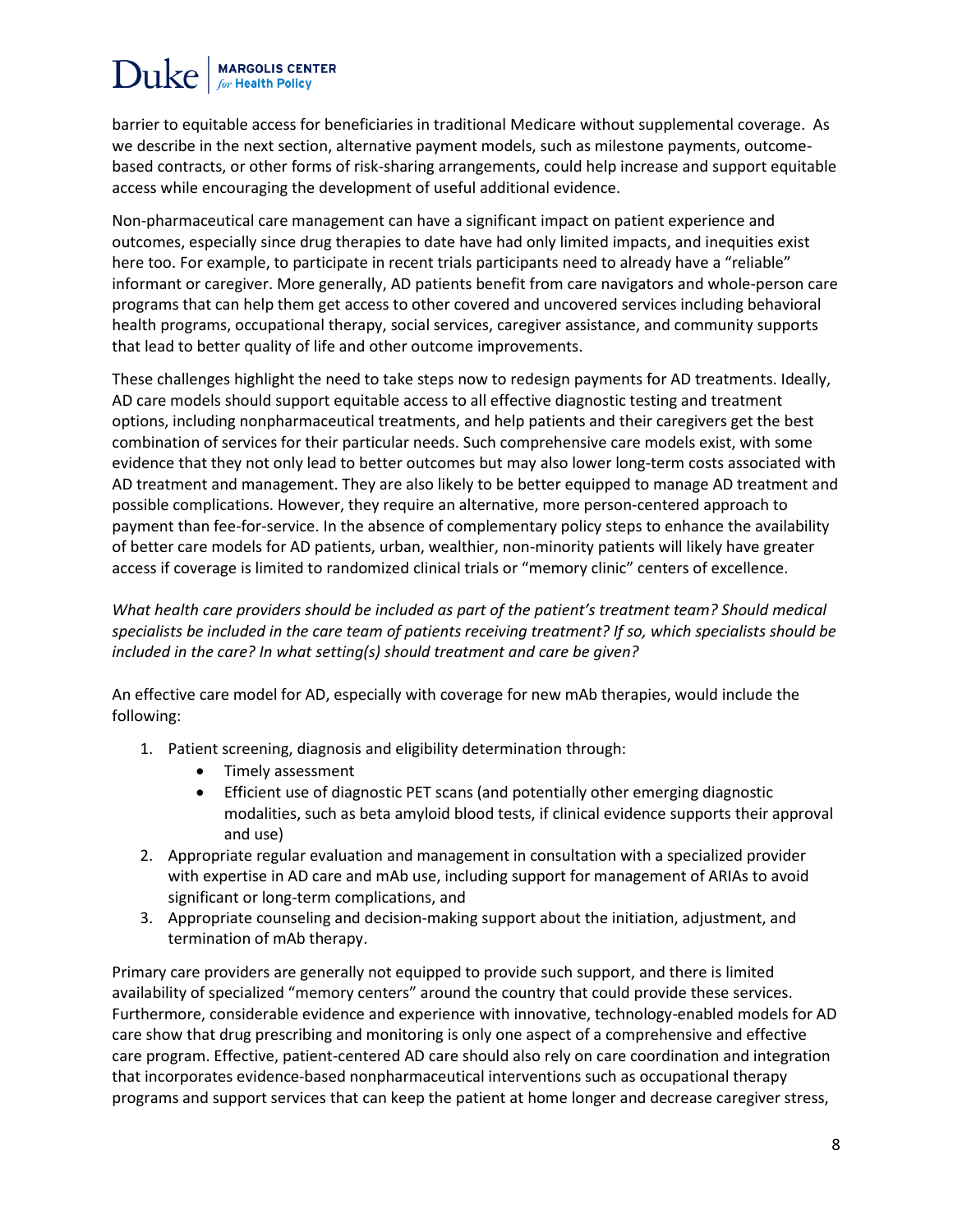## **MARGOLIS CENTER**  $Duke$

improve quality of life, and potentially slow cognitive decline – potentially at a significantly lower cost compared to drug therapy. Indeed, with access to care models that provide additional resources that could be used for drug treatment or some of these other interventions, many patients may prefer the latter until the evidence base on the mAb treatments improves. This is another reason why CMS should accelerate its key strategic goal of increasing beneficiary access to alternative payment models for advanced primary care and comprehensive care, including telehealth support from specialists to frontline providers to increase access to care in rural and other undeserved areas.

The alternative payment models are consistent with current promising Medicare pilots and programs like Primary Care First, Independence at Home, and accountable care organizations. Clinicians or provider groups receive at least part of their payment in a risk-adjusted per-person amount, which gives them more flexibility to provide the specific services that are most needed by a patient, even if not covered by Medicare. At the same time, they are accountable for improving outcomes for the populations they serve, including better patient/caregiver experience and quality of care, fewer days in care away from home, and lower total costs. Such alternative payment models could help collect needed data on important patient outcomes, such as ability to live independently, that the new AD mAb therapies are be expected to improve. The alternative payment models can also support partnerships between providers and manufacturers to share risks related to uncertainty about the impact of mAb treatment, where payments would be greater when patient populations achieve better outcomes.

While some private payers have concluded so far that the current evidence on mAb therapy does not support coverage, some other private payers and Medicare Advantage plans are also exploring alternatives to Medicare's standard "ASP+6%" payment system. For example, payment might be based on continuation (e.g., no or lesser payments for patients who terminate treatment early due to safety issues or progression) or partial capitation (e.g., drug payments reduced or capped above some level of spending in the population). Some payers have also proposed an "accelerated approval" payment rate that could be increased after evidence improves and/or full approval occurs, which would be difficult to implement under current Part B payment rules. CMS should explore ways in which it can support private plans in implementing innovative contracting alternatives to traditional Part B payment, or potentially even pilot such models.

These payment reforms are not easy to implement quickly, but could improve access to mAb therapies as well as other available or emerging AD therapies. They would also advance a needed shift of ADrelated care from fragmented, reactive, and uneven access to more person-centered approaches. Now is the time to advance these models, both to inform the current NCA and to provide a stronger foundation for efficient access to effective therapies in the future.

In conjunction with the NCA for aducanumab and other amyloid targeting mAb therapies, CMS should also consider short-term steps to update its coverage of amyloid PET scanning. CMS has determined that PET amyloid-beta imaging is not reasonable and necessary for the diagnosis or treatment of illness, except to help diagnose AD in clinically difficult cases.<sup>6</sup> Per the current NCD for Amyloid PET, one scan will be covered per patient through CED clinical trials that meet certain requirements. Only patients involved in clinical trials will be eligible for covered PET scans, and only if CMS determines that the results of the PET scans lead to improved health outcomes.<sup>7</sup> We recommend CMS reevaluate coverage criteria for diagnostic amyloid PET to conform to appropriate uses of diagnostic PET scans for decisions regarding mAb therapy use. More specifically, in the short term, CMS should revise its PET NCD to provide clarity that it will conform to local coverage decisions on mAbs by Medicare Administrative Contractors ahead of the completion of the NCD. CMS should also assess the feasibility of including a code for whether the test result was a positive screen for amyloid plaque. Such data collection may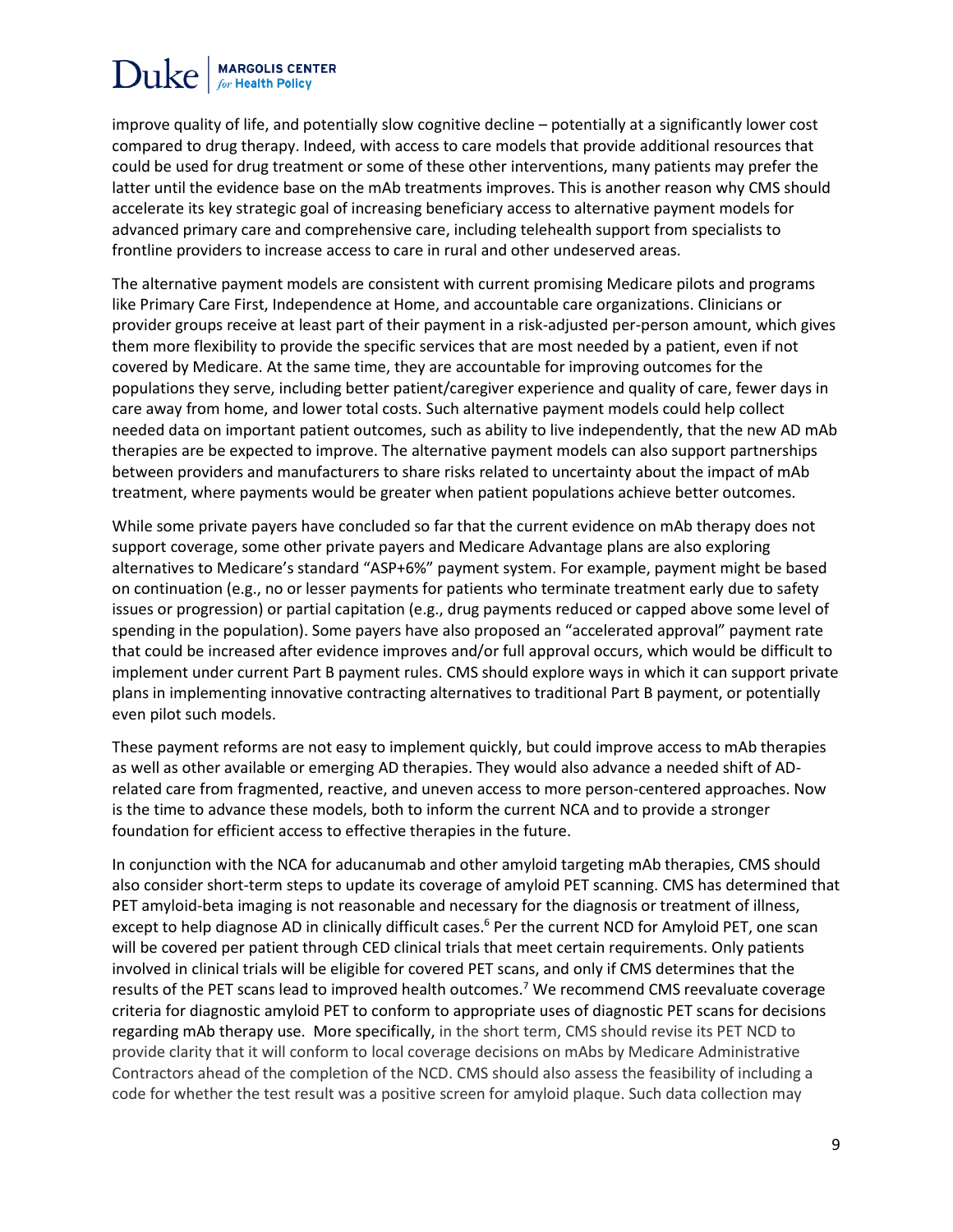# **MARGOLIS CENTER**

facilitate coverage decisions for particular beneficiaries, and can also improve the evidence on appropriate screening methods. Then, as part of the mAb NCA process, the PET NCD should be updated to match the final mAb NCD. CMS should also determine whether special coverage considerations will also be needed for other tests, for example, diagnostic blood tests in development that may be headed to the FDA for authorization in the coming months.

#### *Conclusion*

The burden of disease of AD on the Medicare population is substantial and it is projected to get worse. Aducanumab is the first disease-modifying treatment that shows promise of slowing the rate of cognitive decline that is characteristic of AD; more AD mAb therapies may be approved soon. However, current clinical evidence on the safety and efficacy of aducanumab has raised important questions for the "reasonable and necessary" coverage determination for Medicare beneficiaries with MCI and early stage AD.

This situation is another reminder that CMS needs updated resources and authorities to help anticipate and manage the coverage and post-market evidence needs that arise as a result of the successes of accelerated and breakthrough approvals. The increasing pace of development of technologies that influence serious diseases "upstream" that may have important long-term effects, presents opportunities for learning more and creating more value from such products after approval. This NCA process is timely and appropriate, but also challenging.

We appreciate the intense efforts at CMS to seek input and engage the public and private sector in conducting its NCA. While opinions differ about what CMS should decide, there is a deep commitment across all stakeholder groups to use this opportunity to improve evidence and care for all Americans touched by AD. Given the potentially substantial implications for the care of Medicare beneficiaries, not to mention the potentially significant implications for Medicare spending, we hope that CMS will undertake a thorough process involving MEDCAC, potential research funders such as the National Institute on Aging and the Patient-Centered Outcomes Research Institute, as well as patient advocates, private payers, providers and other stakeholders, to reach a coverage determination that includes the effective use of CED and thoughtful consideration of appropriate and equitable access for beneficiaries outside of the CED process. In addition, the NCA process should recognize that evidence on this class of treatments will evolve in the coming months with expected clinical study reports involving other AD mAb therapies.

We believe evidence development should be a key component of this coverage analysis and determination, as it is critical not only for an effective NCD now but also to allow CMS to improve care and the evidence base ahead of future coverage decisions in the AD space. Our recommendations to improve evidence include not only options for CED, but also steps that CMS can take in the short term during the NCA process to closely assess emerging evidence on amyloid plaque reduction as a validated surrogate marker and to encourage a timely and informative Phase IV study. In addition, CMS should implement timely conforming changes to its policies for PET coverage for diagnosing AD.

Moreover, CMS can play an important role in promoting standardized, efficient data collection and analysis related to AD, including consistent use of meaningful measures related to functional outcomes, quality of life, independence, use of supportive care, and complications. CMS leadership on data and meaningful measures enables not only better evidence but also better care models for AD patients that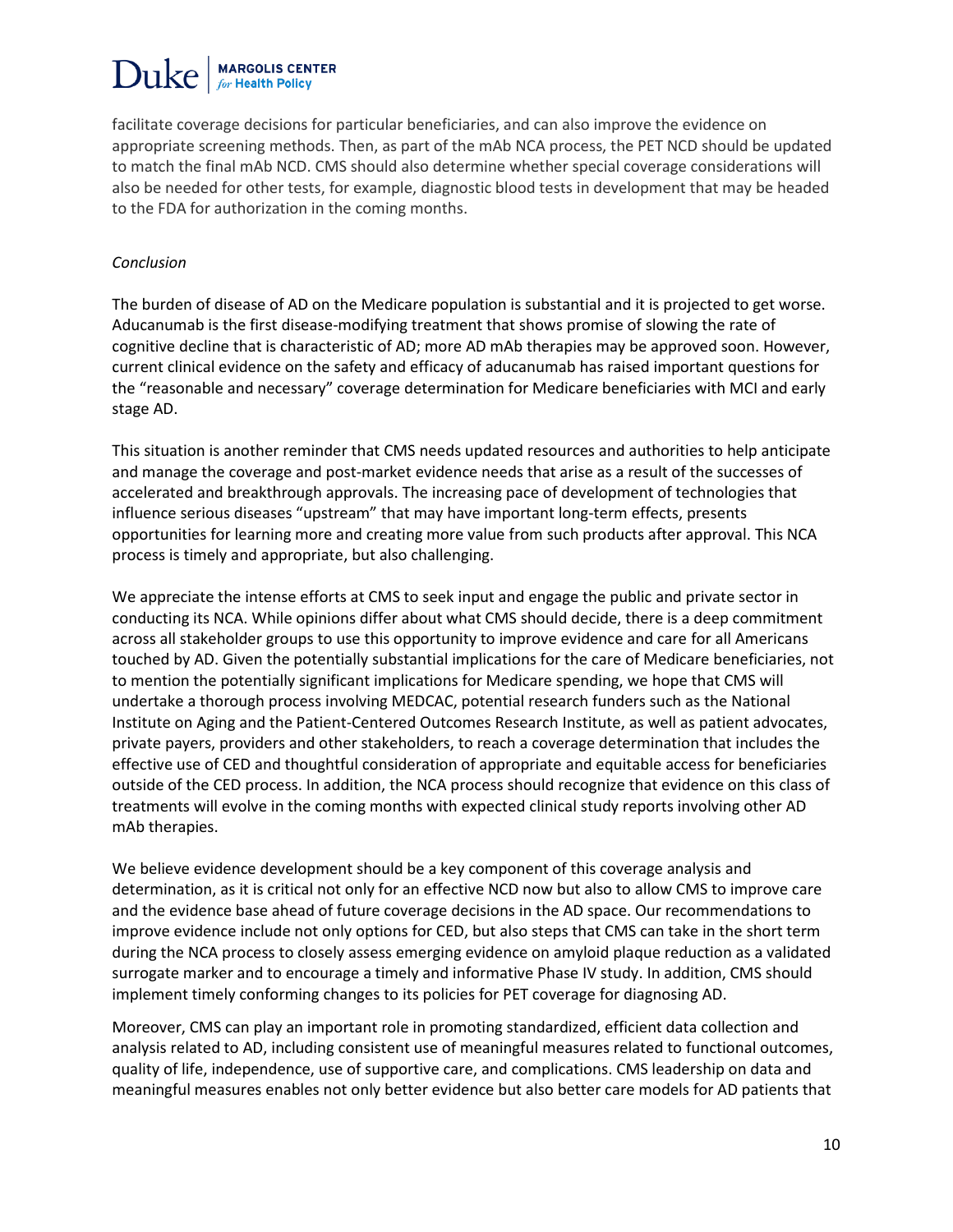

incorporate evidence-based pharmaceutical and non-pharmaceutical therapies, and that help reduce inequities.

With both pharmacologic and nonpharmacologic innovations in care, there is an increasingly urgent need for CMS's support for better care models for AD. Barriers to access and inequities in current care models will become more pronounced as more such innovations are developed. Accordingly, CMS should advance alternative payment models that promote greater care coordination and mitigate barriers to access to care. Moreover, alternative payment models, by basing financial risk of treatments on observed outcomes, can promote greater evidence development, better patient and disease management, and downstream technological improvements.

Ultimately, any coverage decision should help patients, clinicians, and caregivers get the information and care systems to make the best treatment decisions for their needs. As this NCA process unfolds over the coming months, we look forward to opportunities to update and refine our recommendations to support the NCA process, based on the evolving evidence on mAb therapies and on the best approaches to include them in coverage and in better care models for AD patients.

The Duke-Margolis Center and our colleagues appreciate CMS's consideration of our comments.

Sincerely,

 $\overline{\phantom{a}}$ 

Mark McClellan – Director, Duke-Margolis Center Beena Bhuiyan Khan – Assistant Research Director, Duke-Margolis Center Nitzan Arad - Assistant Research Director, Duke-Margolis Center Hannah Graunke – Policy Analyst, Duke-Margolis Center Marianne Hamilton Lopez – Senior Research Director, Duke-Margolis Center (marianne.hamilton.lopez@duke.edu)

2 Simon Makin, "The Amyloid Hypothesis on Trial," *Nature* 559, no. 7715 (July 25, 2018): S4–7, https://doi.org/10.1038/d41586-018-05719-4. Elizabeth C. Mormino and Kathryn V. Papp, "Amyloid Accumulation and Cognitive Decline in Clinically Normal Older Individuals: Implications for Aging and Early Alzheimer's Disease," *Journal of Alzheimer's Disease : JAD* 64, no. Suppl 1 (2018): S633–46, [https://doi.org/10.3233/JAD-179928.](https://doi.org/10.3233/JAD-179928) <sup>3</sup> "EISAI and Biogen Inc. Announce U.S. FDA Grants Breakthrough Therapy Designation for LECANEMAB (BAN2401), an Anti-Amyloid Beta Protofibril Antibody for the Treatment of Alzheimer's Disease | Biogen," accessed August 10, 2021, [https://investors.biogen.com/news-releases/news-release-details/eisai-and-biogen-inc-announce-us-fda](https://investors.biogen.com/news-releases/news-release-details/eisai-and-biogen-inc-announce-us-fda-grants-breakthrough-therapy)[grants-breakthrough-therapy](https://investors.biogen.com/news-releases/news-release-details/eisai-and-biogen-inc-announce-us-fda-grants-breakthrough-therapy); "Lilly Releases Donanemab Data That Demonstrated Relationship between Reduction of Amyloid Plaque and Slowing of Cognitive Decline | Eli Lilly and Company," accessed August 10, 2021, [https://investor.lilly.com/news-releases/news-release-details/lilly-releases-donanemab-data-demonstrated](https://investor.lilly.com/news-releases/news-release-details/lilly-releases-donanemab-data-demonstrated-relationship-between)[relationship-between](https://investor.lilly.com/news-releases/news-release-details/lilly-releases-donanemab-data-demonstrated-relationship-between); "Gantenerumab Reduces Amyloid-β Plaques in Patients with Prodromal to Moderate Alzheimer's Disease: A PET Substudy Interim Analysis | Alzheimer's Research & Therapy | Full Text," accessed August 10, 2021, [https://alzres.biomedcentral.com/articles/10.1186/s13195-019-0559-z.](https://alzres.biomedcentral.com/articles/10.1186/s13195-019-0559-z)

<sup>4</sup> Mahendraratnam, N et. al. "Adding Real-World Evidence to a Totality of Evidence Approach for Evaluating Marketed Product Effectiveness." Duke-Margolis Center for Health Policy, December 2019. <https://healthpolicy.duke.edu/sites/default/files/2020-08/Totality%20of%20Evidence%20Approach.pdf>

<sup>&</sup>lt;sup>1</sup> Centers for Disease Control, "What Is Alzheimer's Disease?," CDC, April 7, 2021, [https://www.cdc.gov/aging/aginginfo/alzheimers.htm.](https://www.cdc.gov/aging/aginginfo/alzheimers.htm)